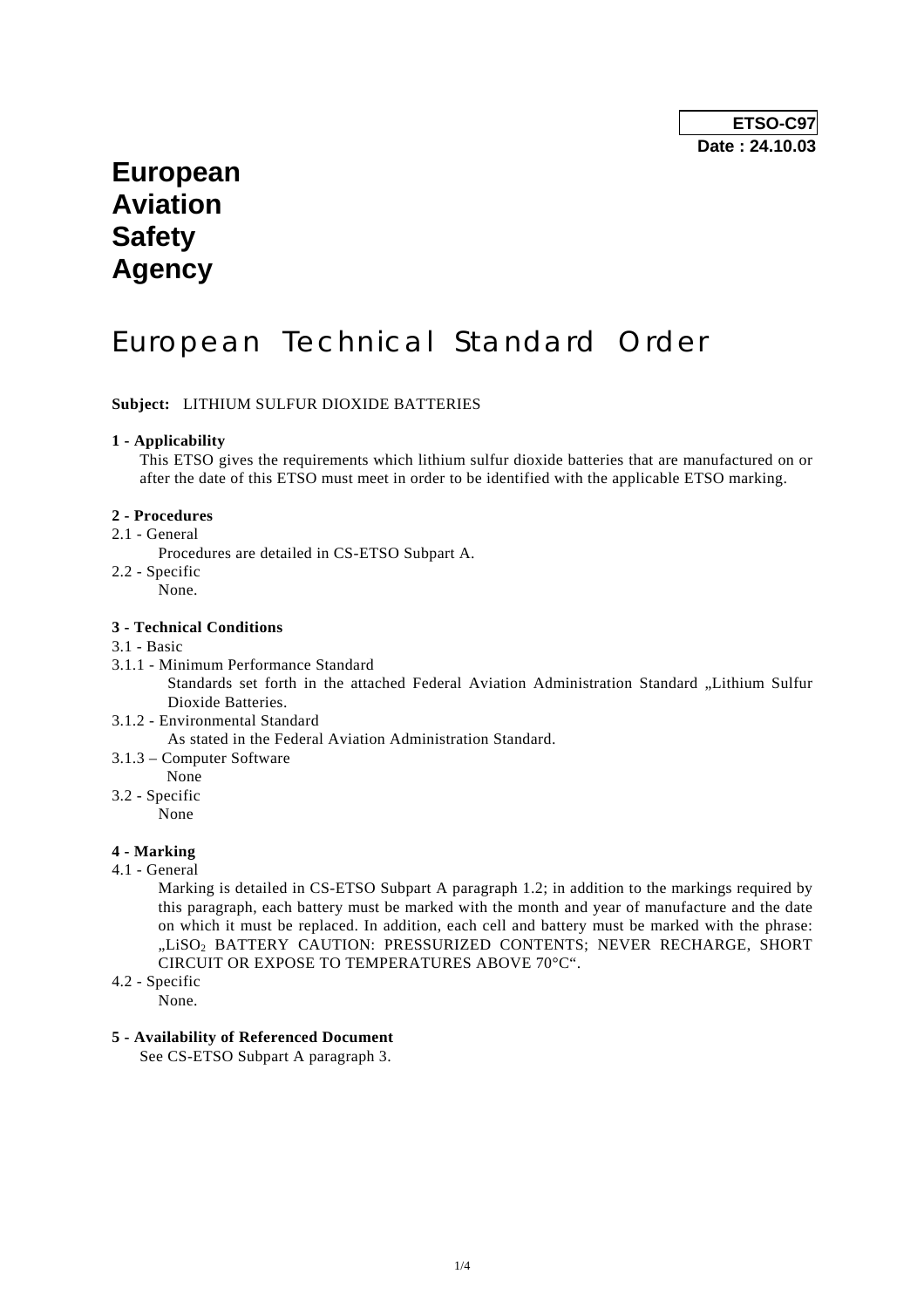# **FEDERAL AVIATION ADMINISTRATION STANDARD LITHIUM SULFUR DIOXIDE BATTERIES**

# **1.0 General.**

 1.1 This standard applies to cells and batteries of a nonaguous  $LiSO<sub>2</sub>$  type. Batteries may consist of a single cell, cells connected in series or in parallel, or both, to obtain the necessary output for the intended application. Definitions for terms used in this standard are set forth in Appendix A of this standard.

### **2.0 Minimum Performance Under Standard Conditions.**

 2.1 *Cell Isolation.* Cells in a multi-cell battery or packs of more than one battery may not be connected in parallel unless provisions are made to prevent individual cells from being exposed to charging voltages greater than the cell's nominal open circuit voltage. When five or more cells are reconnected in series, each cell must be protected by a shunt diode.

 2.2 *Cell connection.* All electrical connections between cells in a battery must be soldered, welded, or brazed in accordance with an approved process specification.

2.3 *Safety Relief* 

 2.3.1 *Safety Relief Mechanism.* Each cell used in the battery must incorporate a safety relief mechanism that will relieve internal pressure at a value and rate which will preclude venting violently, or explosion. The safety relief must operate at a temperature below 130°C in accordance with §T-l of Appendix B of this standard.

 2.3.2 *Discharge Materials.* If a cell vents during any of the tests required by §§3.2, 3.3, 3.4, 3.5, 3.6, 3.7, 3.8, 3.9, and 3.10, the data requirements of §37.209 (d)(2) must be met.

 2.4 *Encapsulation.* Encapsulation of the battery may not be used unless it is demonstrated, in accordance with §§T-2 and T-3 of Appendix B of this standard, that encapsulation does not inhibit the functioning of the safety release mechanism or cause the battery to overheat.

 2.5 *Seal.* Each cell must be hermetically sealed. The seal must be tested in accordance with §T-4 of Appendix B of this standard. The difference in the weight of the cell before and after this test must be less than 50 milligrams.

 2.6 *Current Limiting Protection.* The battery must have a current limiting device. This device must limit the current that can be drawn from the battery to a value lower than that which it was subjected to in §§3.8, 3.9, and 3.10 of this standard, and must be an integral part of the battery and not susceptible to shorting or any failure causing the device to be bypassed.

 2.7 *Useful life.* The useful life of the battery may not exceed 4 years unless demonstrated. The useful life must be demonstrated at a minimum temperature of 40°C. When tested at periods in excess of 4 years, the battery must retain 80 percent of its ampere-hour capacity as demonstrated in accordance with §T-5 of Appendix B of this standard, and meet the requirements of §§2.9, 2.10, and all sections under §3.0 of this standard.

 2.8 *Examination of Product.* When required, subsequent to a test required by §3.0 of this standard, each of the cells must be visually examined. Special emphasis must be placed on observing signs of leakage and overall appearance of the safety relief feature.

 2.9 *Open Circuit Voltage.* Open circuit voltage of the battery must be measured and be within  $\pm 5$ percent of its specified value, and the polarity must be correct.

 2.10 *Capacity.* The variation in battery capacity may not vary more than  $\pm 10$  percent when compared with the capacity as demonstrated in accordance with §T-6 of Appendix B of this standard.

## **3.0 Minimum Performance Standards Under Environmental Conditions.**

 3.1 *General.* Except as provided in §§3.6, 3.7, 3.8, 3.9, and 3.10 of this standard, the design of the battery must be such that subsequent to the application of the specified tests, no condition may exist that would be detrimental to the continued performance of the battery. The same battery must be used for the following tests and these tests must be performed in this order: §§3.2, 3.3, 3.4, 3.5, and 3.6.

 3.2 *Shock Test.* The battery must be secured to a shock table by a mechanically secure device. The shock test machine must be capable of imparting to the battery a series of calibrated shock impulses. The shock impulse waveform must be a half sine pulse whose distortion at any point on the waveform may not be greater than 15 percent of the peak value of the shock pulse. For the purposes of this section, duration of the shock impulse is specified with reference to the zero points of the half sine wave, and shock forces are specified in terms of peak amplitude G values. The shock impulse must be measured using a calibrated accelerometer and associated instrumentation having a 3dB response over a range of at least 5 to 250 Hertz. The shock test must be conducted as follows:

 (a) Mount the battery on the shock test machine in such a manner that it can be subjected to shock impulses in each direction successively along the three mutually orthogonal axes of the battery.

(b) Apply a l00G shock impulse of duration  $23\pm2$ milliseconds to the battery in a direction coincident with the first orthogonal axis.

(c) Reset the activation mechanism.

 (d) Repeat the procedures specified in §§3-2(b) and (c) applying an impulse shock in the remaining 5 axial directions.

 3.3 *Vibration Test.* The battery must be secured to a vibration table so that sinusoidal vibratory motion can be exerted parallel to one of the three major orthogonal axes of the battery. The battery must be affixed to the vibration table by the means specified by the equipment manufacturer for service installations. The vibration frequency must be varied at a rate not to exceed 1.0 octave per minute. The vibration must exhibit a constant total excursion of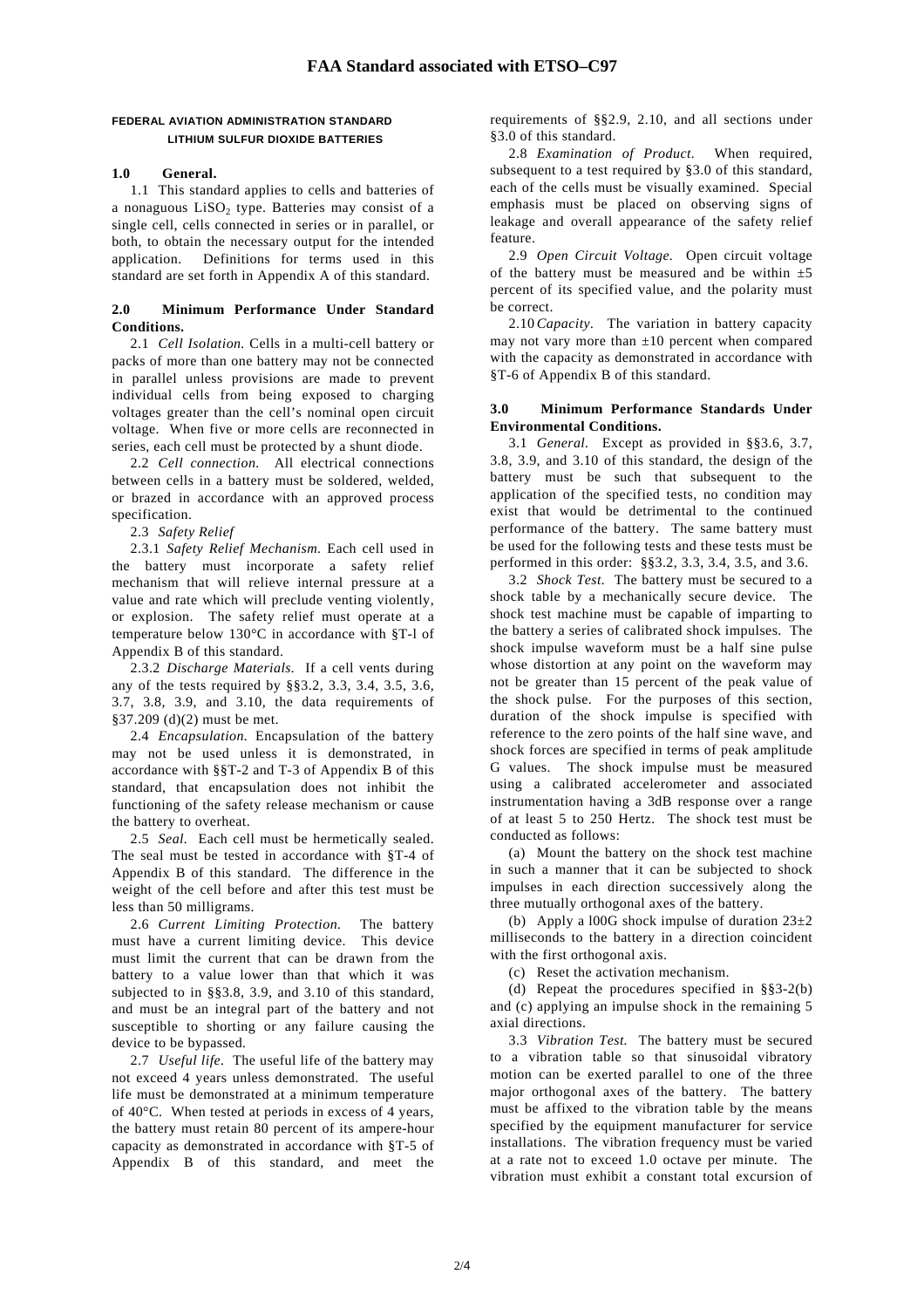2.5mm from 5 Hertz to the frequency at which an acceleration of 7G (zero-to-peak) is reached and from that frequency to 2,000 Hertz at a constant acceleration of 7G. Continue the vibration for a minimum of 1 hour. The tests described in this section must be repeated with the vibratory motion being applied along each of the other major axes of the cell.

 3.4 *Temperature Cycle Test.* The battery must be subjected to a temperature not greater than -65°C for a period of 20 hours. The test chamber temperature must then be raised at a rate of  $5^{\circ} \pm 2^{\circ}$ C per minute to a temperature of at least  $+71^{\circ}$ C, and this temperature maintained for a period of 4 hours. After the 4-hour period, the test chamber temperature must be returned, at a rate of  $5^{\circ} \pm 2^{\circ}$ C per minute, to a temperature not greater than -65°C, and this temperature must be maintained for 20 hours. The temperature cycle must be repeated 5 times. After completion of the temperature cycle, the battery must be returned to room temperature.

 3.5 *Altitude Test.* The battery must be stored for 6 hours at an atmospheric pressure corresponding to an altitude of 15,000 meters at  $24^{\circ} \pm 4^{\circ}$ C. The pressure must then be increased to sea level pressure.

 3.6 *Immersion Test – Salt Water.* After being immersed in salt water  $(3.5 \pm 0.1)$  percent sodium chloride), with terminals insulated, for a period of at least 15 hours, the battery must be tested for leakage in accordance with §T-4 of Appendix B of this standard, and meet the requirements of §§2.8, 2.9, and 2.10 of this standard.

 3.7 *High Temperature Battery Capacity Test.*  After 30 days of storage at a temperature of 71 $\degree$  ± 2°C, the battery must be returned to room temperature and must be capable of delivering 90 percent of its rated capacity with no more than  $\pm 10$ percent variation in cell capacity. The test must be performed in accordance with §T-6 of Appendix B of this standard.

 3.8 *Reverse Discharge Test.* The cell must not be fuse protected. The cell must be discharged in series with an external power supply at a current equal to that of the rating of the fuse used in the battery at a temperature of  $24^{\circ} \pm 3^{\circ}$ C. The discharge must be maintained for a time corresponding to the rated capacity of the battery that the cell will be used in or until the cell has vented. The cell condition must be monitored for 24 hours after termination of reverse discharge.

 3.9 *Forced Discharge Test.* The battery must be operative and have the fuse removed for purposes of this test. The test must be conducted on (1) a battery that has not been discharged, and (2) a battery that has completed the high temperature battery capacity test of §3.7. A battery must be forced discharged at a current load equal to that of the rating of the fuse used in the battery at a temperature not greater than - 20°C isothermally for a period corresponding to the rated capacity of the battery. The battery condition must be monitored for 24 hours after the rated capacity of the battery has been reached.

 3.10 *Total discharge Test.* The battery must be operative and have the fuse removed for purposes of this test. The battery must be discharged at a temperature of  $24^{\circ} \pm 3^{\circ}$ C at a current level equal to that of the rating of the fuse used in the battery for a period corresponding to the rated capacity of the battery. Immediately thereafter, a direct short must be placed and left across the battery terminals. The battery condition must be monitored for 24 hours after the direct short has been applied.

#### **APPENDIX A**

The following definitions of terms are applicable to the Lithium Sulfur Dioxide Batteries Standard.

**1.0 Definitions.** For purposes of this standard, the following definitions apply:

"Battery" means an electrical energy source made up of one or more cells, arranged in electrical series or parallel or in a series-parallel combinations.

"Capacity" means the total amount of electrical energy, measured in ampere hours, that a cell can generate.

"Cell" means an individual electrochemical unit.

..Hermetic sealed cells" means that each cell is sealed in such a manner that over the useful life of the cell there is no loss of gaseous or solid material from the cell.

"Venting" means the controlled release of the electrolyte or any chemical reactant products, or both, from a cell.

 "Venting violently" means the rapid uncontrolled discharge of either harmful gases or liquid, or both, from a cell accompanied by the generation of heat.

#### **APPENDIX B**

 The following test procedures give details for demonstrating that the requirements of the Lithium Sulfur Dioxide Batteries Standard are met.

#### **T-l Verification of safety relief mechanism (§2.3.1).**

*Equipment Required:* 

 Calibrated iron constantan thermocouple, accurate to within  $+ 1^\circ$  C.

Electric heating tape.

Recording potentiometer.

 *Test Procedure:* 

 a. Attach a thermocouple to the surface of the metal cell case under test and attach the thermocouple to the recording potentiometer.

 b. Wrap the circumference of the cell, not covering the ends, with the electric heating tape.

 c. Increase the temperature of the cell at a linear rate of  $10^{\circ} \pm 3^{\circ}$ C per minute.

 d. Continuously monitor the temperature of the cell case and record the temperature at which the cell(s) vent.